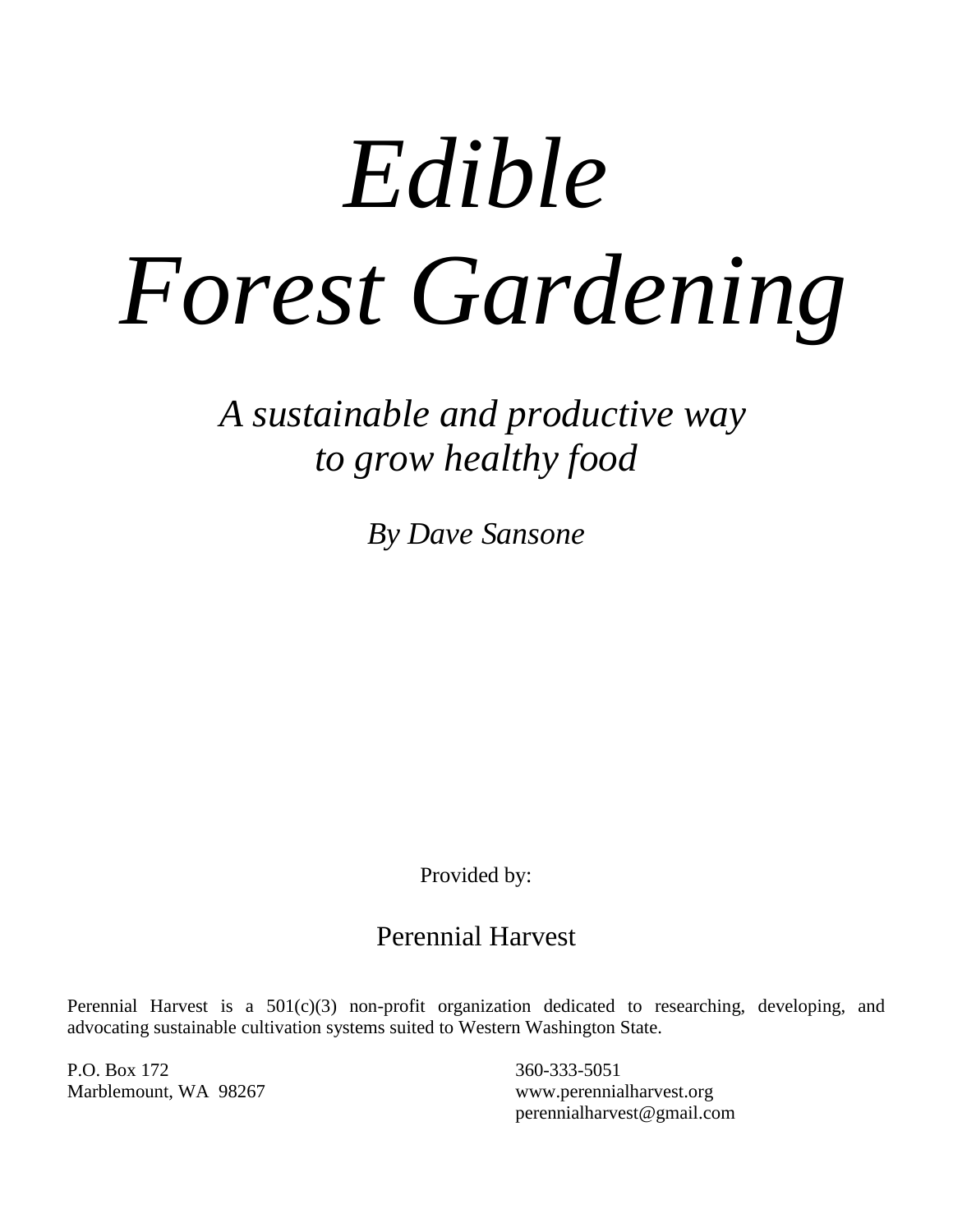It's 3:00 pm on December  $21<sup>st</sup>$  and daylight is waning in this secluded area of Northern Washington State. Today is the winter solstice, the first day of winter. The temperature is mild and surprisingly, it isn't raining. It feels good to be outside in the forest garden to see what fresh food I can russel up for tonight's potluck dinner celebration.

The tail end of autumn covered the ground with snow followed by weeks of freezing fog. Thankfully, the typical mild climate returned in time for me to harvest a feast. I decide to snack on some Chilean Teaberries first. They are chilly and mildly sweet. The attractive evergreen shrubs are loaded with fresh pink berries all winter long--that is, if I can control myself.

Next on the harvest agenda is salad. With a bit of work, I fill a large bowl with over 15 species of salad greens. Each vibrant leaf has its own unique shade of green. I realize on this winter day that my garden offers natural colors that most people won't see until the emergence of spring still months away. Row covers and greenhouses are not required since most of my salad greens are hardy herbaceous perennials including chicory, mallow, red valerian, and earth chestnut. My favorite, corn salad, is a self-seeding annual that migrates around the garden like a weed. Even after the snow, it's still tender like butter lettuce.

Now it's time to get my hands dirty, the roots are calling! I'm going to dig up some roots for baking. Parsnips, Jerusalem artichokes, and skirret (an ancient perennial root crop from China) all get sweeter when baked.

I have the rest of winter to enjoy these and the other 10 species of edible roots in the garden. With such diversity, each meal can be a new creation. Edible forest gardening is opening unlimited choices that add up to many novel and delicious meals with friends and family.

The light continues to fade as I look around the garden. Instead of dreaming about sugarplum fairies tonight, I'll be dreaming of homemade persimmon butter, chestnuts roasting in my woodstove, and hardy citrus marmalade. The forest garden is still young, but today's harvest gives me a glimpse of what the future has to offer.

## *What is a Forest Garden?*

A forest garden is a garden modeled after a natural forest that is designed to provide for the needs of people and animals. Just like in a forest, there are many different plants growing with multiple layers of vegetation in one area. This biodiverse planting method is called a polyculture. The polycultural forest garden relies mostly on perennial plants that live and produce for years, such as trees, shrubs, herbs, and vines. They are the foundation of the forest garden.

Self-seeding annuals and common vegetables are grown from seed each year and are utilized more in the early stages of the forest garden when the trees are still young and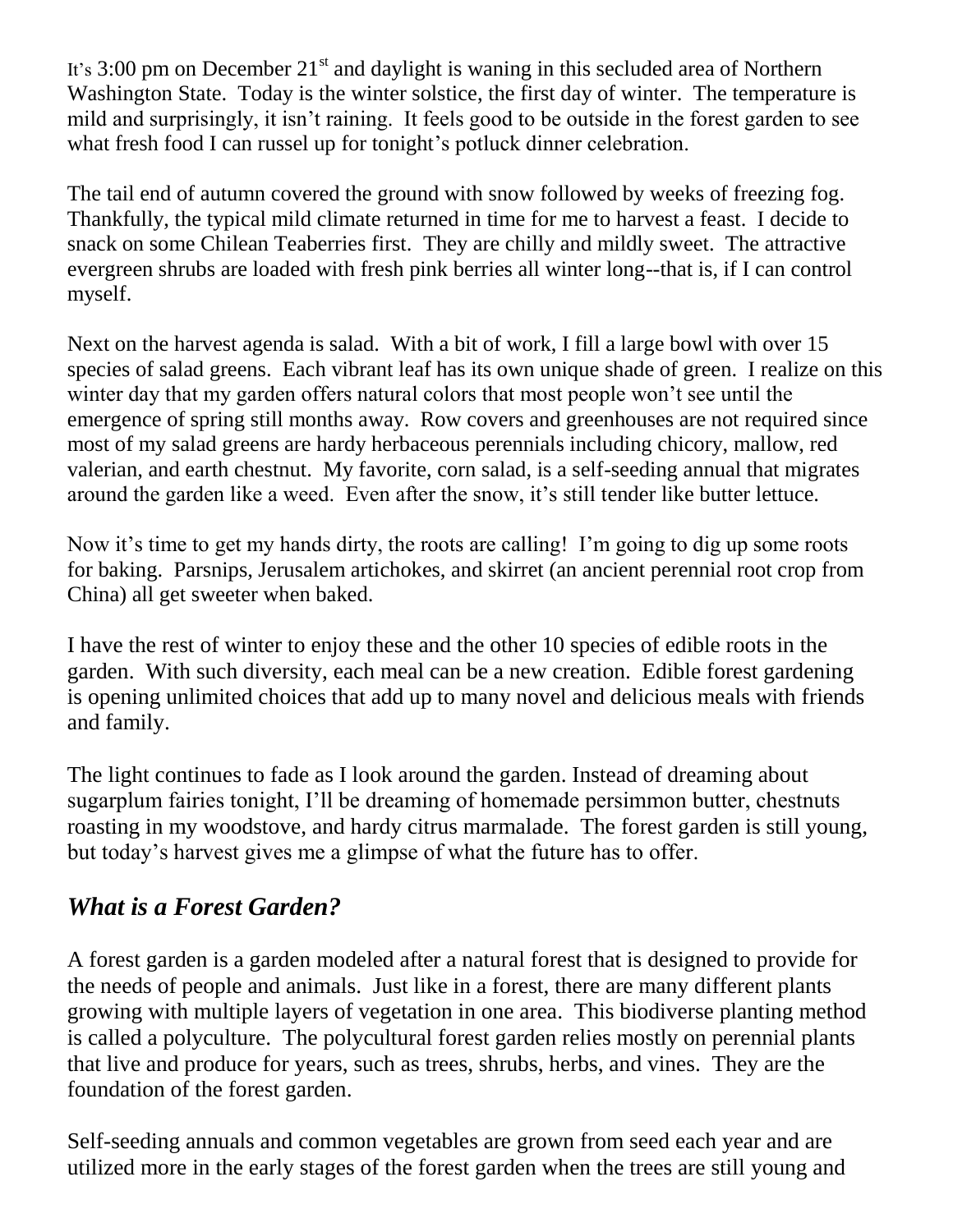cast little shade. It is the reliance on perennial plants in a polycultural system that makes forest gardening a more productive, sustainable, and nutritious way to supply our necessities.

In 1991, the late Robert Hart of England wrote an inspiring book called *Forest Gardening: Cultivating an Edible Landscape.* Hart was enthralled with "home gardening"--a system of multi-story cropping that is widespread throughout the tropics that can have up to 13 layers of vegetation. Home gardening is one of the oldest land use activities dating back to 7,000 BCE (1). Home gardens developed in response to the stresses of an increasing population and a decreasing resource base. Hart was amazed at the productivity and diversity of these small home gardens and decided to and put his lessons to work in the temperate climate of England. Hart coined his style of gardening as "forest gardening" but edible landscaping, permaculture, agroforestry, food forestry all have the similar theme of perennial polycultures, which can be applied in a diversity of climates.



*[www.pfaf.org/leaflets/whyperen.php](http://www.pfaf.org/leaflets/whyperen.php)*

Hart's book cites the 3.5 million home gardens in Kerala, India that provide the majority of food for the 32 million residents in an area the size of Switzerland. Kerala ranks second in The Physical Quality of Living Index for Asia despite being one of the most populous places on Earth and having an average income of less than \$400 per year. Only Japan ranks higher. Life expectancy rivals the US, literacy rates are approaching 100%, free hospitals and Ayurvedic clinics are very common, and ninety percent of the Keralese population owns land where. Their secret is that they don't *need* that much money--practically all of their necessities are growing in the backyard.

## *Increased productivity and lowered risk*

"A recurring observation in the literature is that, quite simply, polycultures yield more total production and do so with greater stability and lower risk than monocultures," according to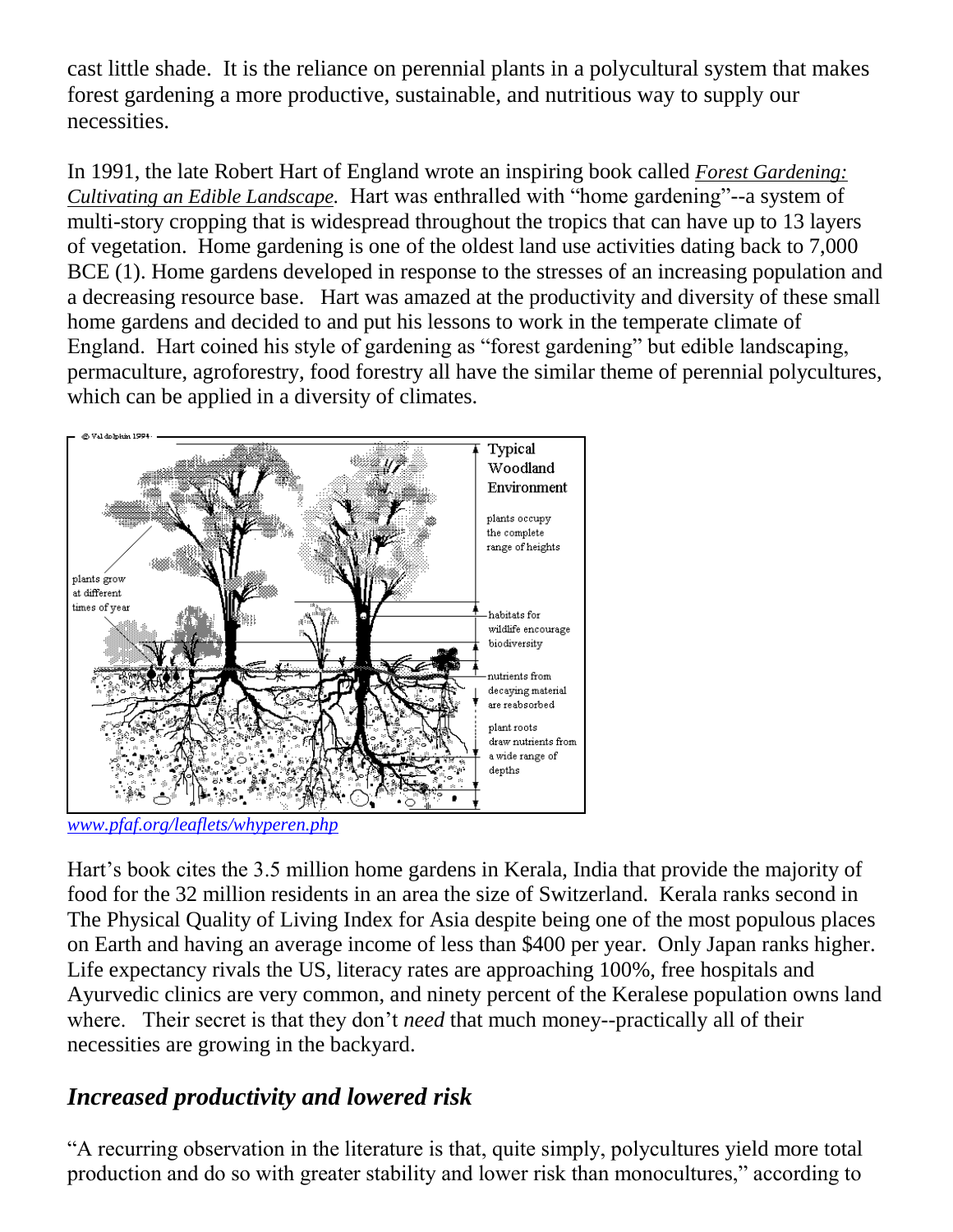Geno and Geno, authors of the report "Polyculture Production". They go on to cite study after study that confirms polycultural systems can outproduce monocultures. Monocultures, also known as monocrops, are plantations of one species such as a field of corn.

One of the cited studies, performed by Stephen Gliessman, reports that the traditional indigenous polyculture of corn, beans, and squash in Mexico surprisingly yields 50% more corn than what a monoculture can yield. The beans and squash yielded less in the polycultural system than when grown in their own monocultures, but considering the increased yield of corn, the beans and squash are a nice addition to a huge harvest. Intriguingly, there were net gains of nitrogen despite crop removal. (2)

Another study cited by Geno and Geno reveals that a polyculture of pears and radishes yielded nearly the same amount as if each were grown in their own monocultures on an equivalent area of land. (3) This means that one acre of polyculture produced the equivalent of nearly two acres of monoculture in one season. This is known as overyielding. Considering increasing hunger and starvation, this more productive model offers hope for a better future.

One reason that polycultures can yield more is because plants are planted in guilds--groups of plants that compliment each other. Think companion plants. Certain plants are generous and "share" extra nutrients with their friends. Some fruit and nut trees' roots go deep into the ground and draw water and nutrients to the surface, of which a portion is "leaked" and utilized by neighbors. There are many plants that benefit from the extra water, nutrients and shade provided by well-spaced, generous trees. Each plant fills its own ecological niche with its unique root depth, periods of dormancy, canopy size, shape and density, along with light, water, and nutritional needs. Plants that fill different niches can thrive in the same area without much competition. This peaceful coexistence allows for the more efficient use of resources.

Some plant members in guilds act as fertilizers. The beans in the corn, beans, and squash polyculture are an example of nitrogen fixing plants that can increase soil fertility. Nitrogen fixers utilize a mutually beneficial relationship with bacteria that gather nitrogen from the air. The bacteria invade the plant's root hairs and create nodules where the gathered nitrogen is stored. The beans use much of this nitrogen, but some can be channeled to the root systems of other plants in the surrounding area through mycorrhizal fungi that act like a web in the soil that can transport nutrients. Also, nitrogen becomes available by harvesting and composting foliage. According to the Agroforestry Research Trust, "Estimates are that on a global scale, these plants (nitrogen fixers) fix 140 million tons of nitrogen per year."(3) I find these plants quite inspiring since they help their neighbors and they leave a place better than when they found it. If only more people would take after these humble plants!

Another reason that polycultures can yield more than monocultures is because they are more resistant to pests. Monocultures are unnaturally large plantings of only one species--this provides an unlimited food source that encourages a population explosion of pests. Since polycultural plantings are not dedicated to just one plant species, pest populations can't get too out of hand. Also, beneficial and predatory insects are encouraged in polycultures since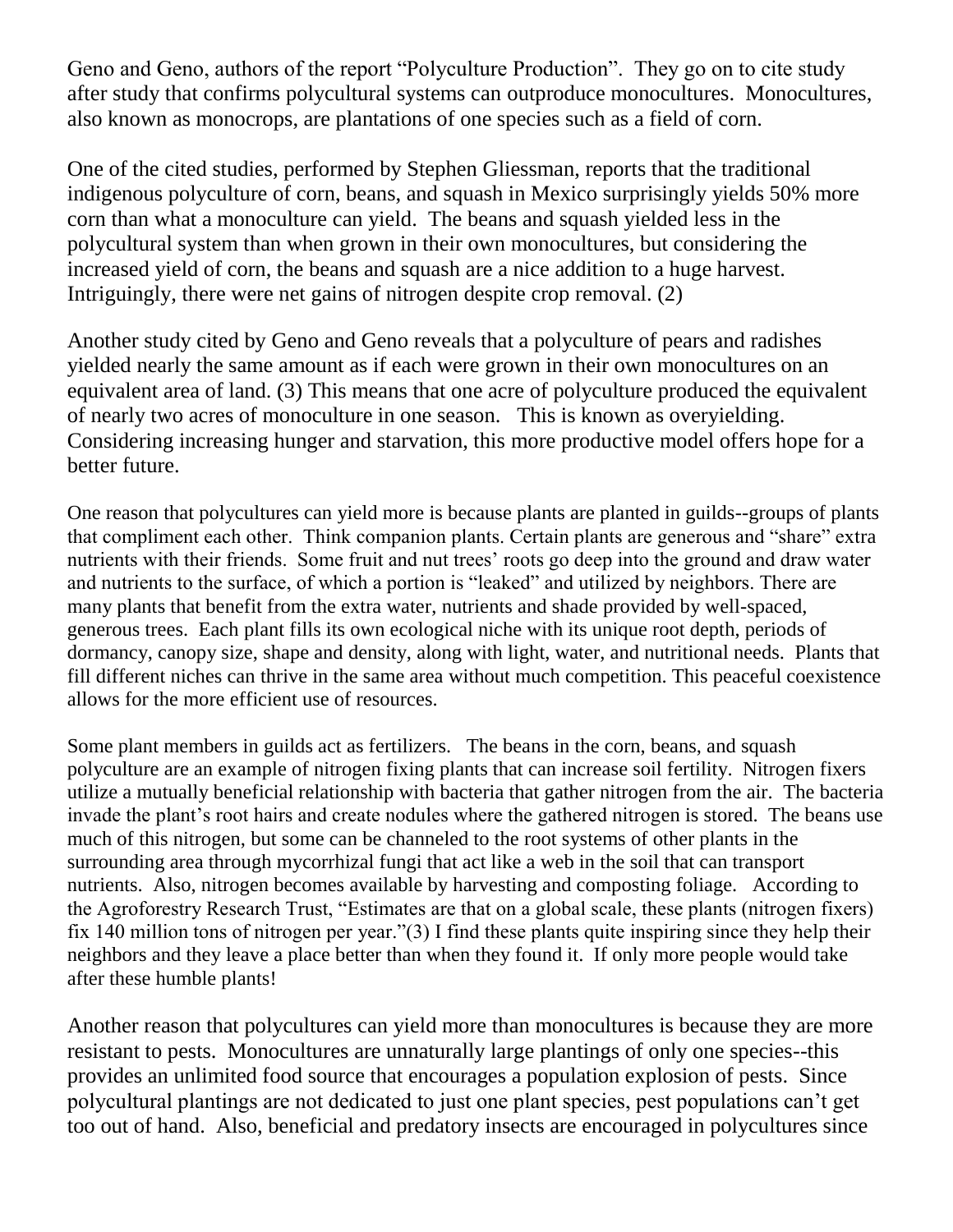there are a variety of foods and habitats available. This can lead to better pollination and a further decrease in pests through predation.

Polycultures don't put all their eggs in one basket. A diversity of crops lowers the risk of complete crop failure. This needs to be considered when thinking about production levels. What good is a huge crop if the next year's cannot be relied upon? Humans in agricultural societies have long been the victims of famines caused by blights, plagues of insects, droughts, and erratic weather. Global warming, pesticide resistance, and peak oil are likely to accelerate this trend. It seems apparent that continued reliance on monocultures is more of a liability than an asset.

To quote soil scientist Daniel J. Hillel, author of *Out of the Earth: Civilization and the Life of the Soil*, "In the history of civilization, contrary to the idealistic vision of the prophet Isaiah, the plowshare has been far more destructive than the sword. (4)

The factors that make forest gardening more productive than monocultures also make it more sustainable. Most plants in forest gardens are perennial and provide for years without the yearly cultivation routine associated with the production of annuals. This saves much work and energy; while limiting soil erosion, compaction, and aquifer depletion. Over time, guilds become self-maintaining like a natural forest. All the niches are filled, which makes it tough for weeds to move in. This means that after initial establishment, little maintenance is required besides harvesting.

The members of guilds act to increase the availability of nutrients, thus imported fertilizers are not needed. Since most of the plants in forest gardens are deep-rooted perennials, they do not need irrigation after their first year or two. The deep roots draw water upward and multiple layers of vegetation slow down the evaporation of water from the soil. Forest gardens are self-fertilizing, self-irrigating, and self-maintaining. That sounds sustainable to me!

## *Nutritional Powerhouse*

Hippocrates' famous advice has been touted many times, "Let your food be your medicine." Many of the plants grown in forest gardens are "superfoods" gracing the covers of health and nutrition magazines. These superfoods offer high potency doses of vitamins, minerals, enzymes, amino acids, and anti-oxidants. Some of the better-known superfoods are blueberries, hazelnuts, walnuts, flax, and Jerusalem artichokes.

Since many of the plants in forest gardens are perennial, they are more nutritious. On average, perennial vegetables have 2-3 times more vitamin C, magnesium, calcium, iron, and protein than annual vegetables. Spinach and good King Henry offer a useful example. They are both in the Chenopodium family and are used similarly. Spinach is an annual and is known for being high in vitamins and minerals. Good King Henry is perennial and is virtually unheard of, yet has more than 3 times the vitamin C of spinach and is higher in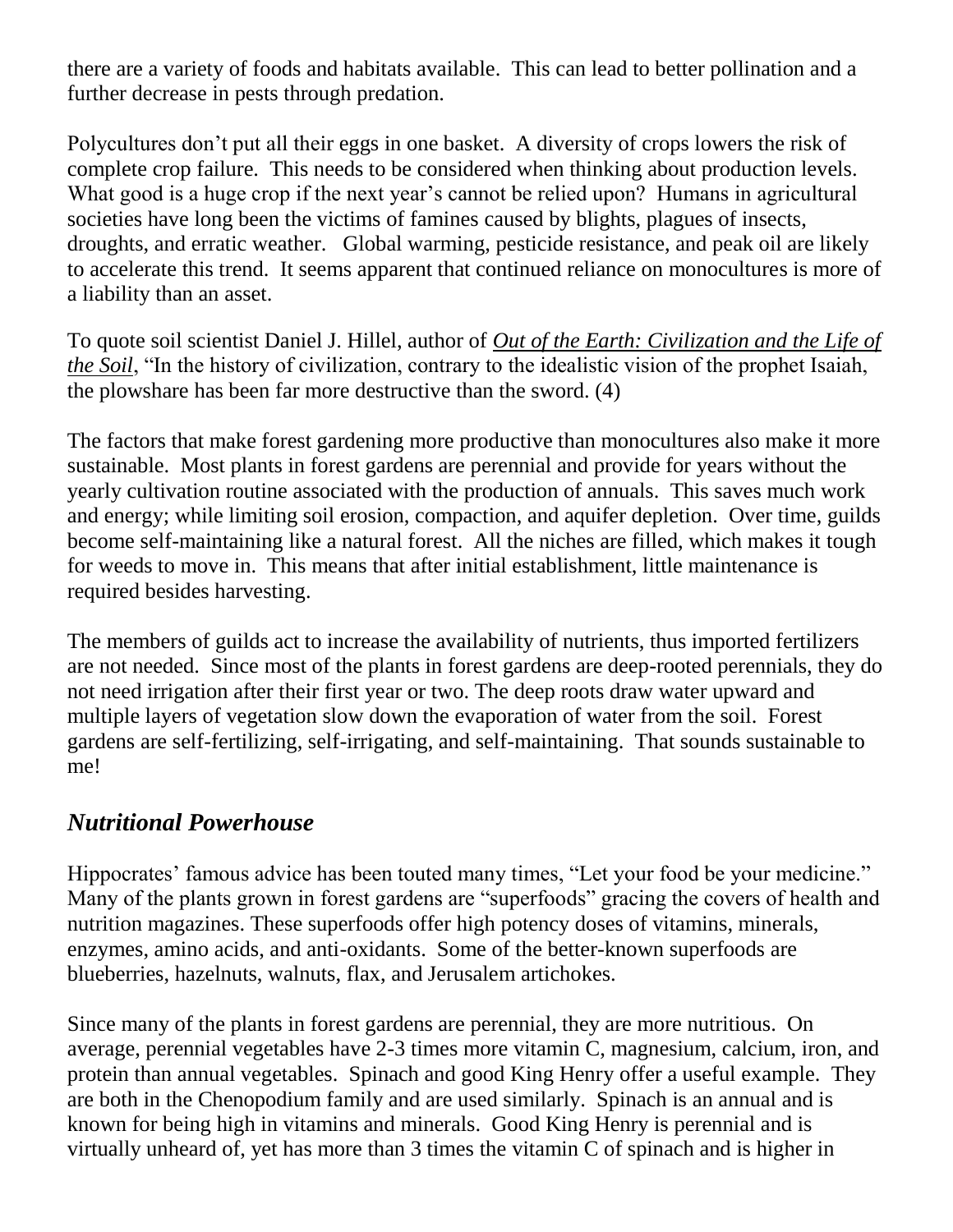nearly every vitamin and mineral. (5) My favorite part is that good King Henry is planted once and produces a surprisingly large amount of food for years with little work.

Rather than abandon spinach for a more nutritious green, it is best to continue to use spinach and add good King Henry to one's diet. A greater diversity in one's diet leads to better nutrition and health. In the agricultural regions of India, malnutrition and early death are more common than in the forest gardening regions. The malnutrition results from a combination of a reliance on a limited number of foods, which generally have lower nutritional value, and oppressive social conditions. Programs encouraging the reliance on a larger diversity of foods from the home garden are alleviating malnutrition in agricultural regions. Malnutrition makes itself at home here in the US and perhaps we Americans should follow the Surgeon General's advice to eat a varied diet. There are literally thousands of useful plants that offer higher nutrition that can thrive in forest gardens.

#### *Sustainable cultivation*

We can get a report card on sustainability by comparing forest gardening with organic agriculture. Organic agriculture has been successful in promoting the use of natural fertilizers and natural pest controls such as crop rotation and cover cropping. It should be obvious that the quality of organic food is much higher than that produced through chemically induced agriculture. While organic agriculture produces quality food, it is rarely sustainable.

Most organic farms rely on tractors to prepare the ground for planting annual crops in monocultures. This means that the soil must be put through an array of mechanical cultivation to kill off all living plants and form a nice neat fluffy seedbed. One of the problems is that all of this fluffing up of the soil causes the fine soil particles to migrate downward, which leads to soil compaction. It's like all the food scraps that slip through the strainer in your sink; eventually they build up and clog the drain. In the farm scenario, it's the plants' roots that can't get past the build up. When heavy tractors are added to the mix, the soil is further compressed below where the tiller can reach, while the upper level is completely pulverized. Erosion and nutrient leaching are other common results of this frequent-disturbance regime.

While tilling's effects are easy to see, the impacts of organic fertilizers are out of sight. Organic fertilizers are derived from natural sources and there should be no doubt that they are better than chemical fertilizers for the soil and our families.

Unfortunately, these fertilizers are often by-products from destructive and polluting factory farms dependent on chemically grown feed, fish trawlers, clearcut logging, and mining operations. While natural, these fertilizers have an ecological footprint that often spans the world.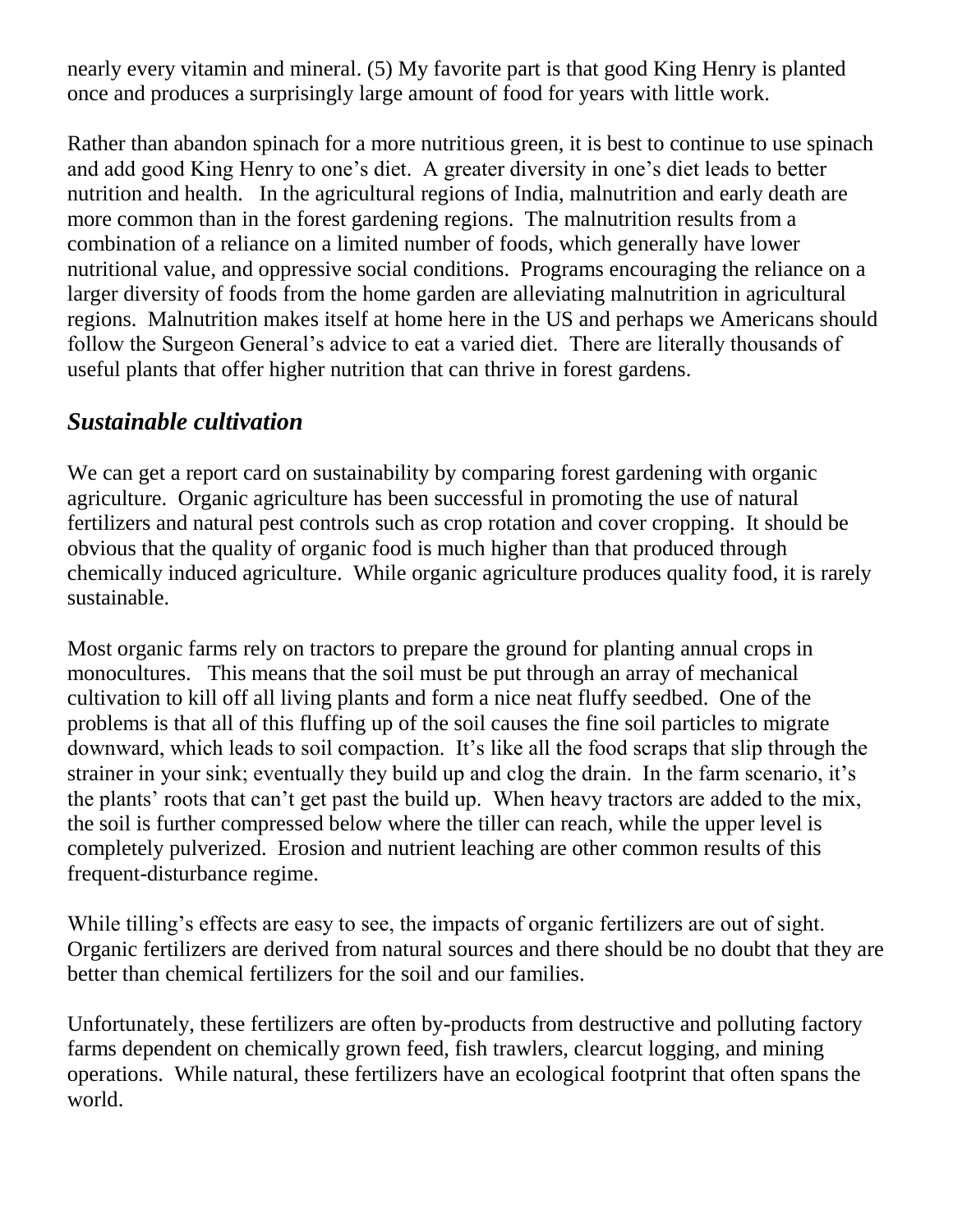

*[www.pfaf.org/leaflets/whyperen.php](http://www.pfaf.org/leaflets/whyperen.php)*

One of the most critical aspects of agriculture is the use of irrigation. Ancient cultures found that semi-wild plants produced more when they were watered; the increase in food allowed human populations to grow. The increased production and resulting population growth are short lived because irrigation nearly always leads to the accumulation of salts in the soil, which progressively render land useless for agriculture. According to a satellite-mapping project by the World Resources Institute, roughly 4 million acres of irrigated land are lost each year to salinization.

Consistently throughout history, cultures have risen and fallen due to the reliance on a pillar of our civilization—irrigation.

# *If forest gardening is so great, why isn't all our food produced that way?*

There are limitations that are inherent to forest gardening that make it nearly impossible to economically compete with industrial agriculture. While modern agriculture makes lots of food for sale, forest gardens make even more food; but forest gardens are simply too complex for machines to do the work. Forest gardens need people. Since farmers are faced with the bottom line of global economics and labor is the most expensive part of agriculture, it is unlikely that forest gardens could produce more profit than mechanized cultivation.

Agroforestry is a hybrid model that relies on very simple polycultures to increase the speed and ease of harvest that has the potential to increase the production and quality of food for sale. Agroforestry is a step in the right direction, but if reliance on fossil fuels and tractors is continued, positive gains will be limited.

## *It's up to you*

As it has been said many times, "It's up to each of us to make a difference". Buying our way to sustainability is not really an option since very few items for sale are actually produced in an ecologically sound manner. Forest gardening offers a way for us to provide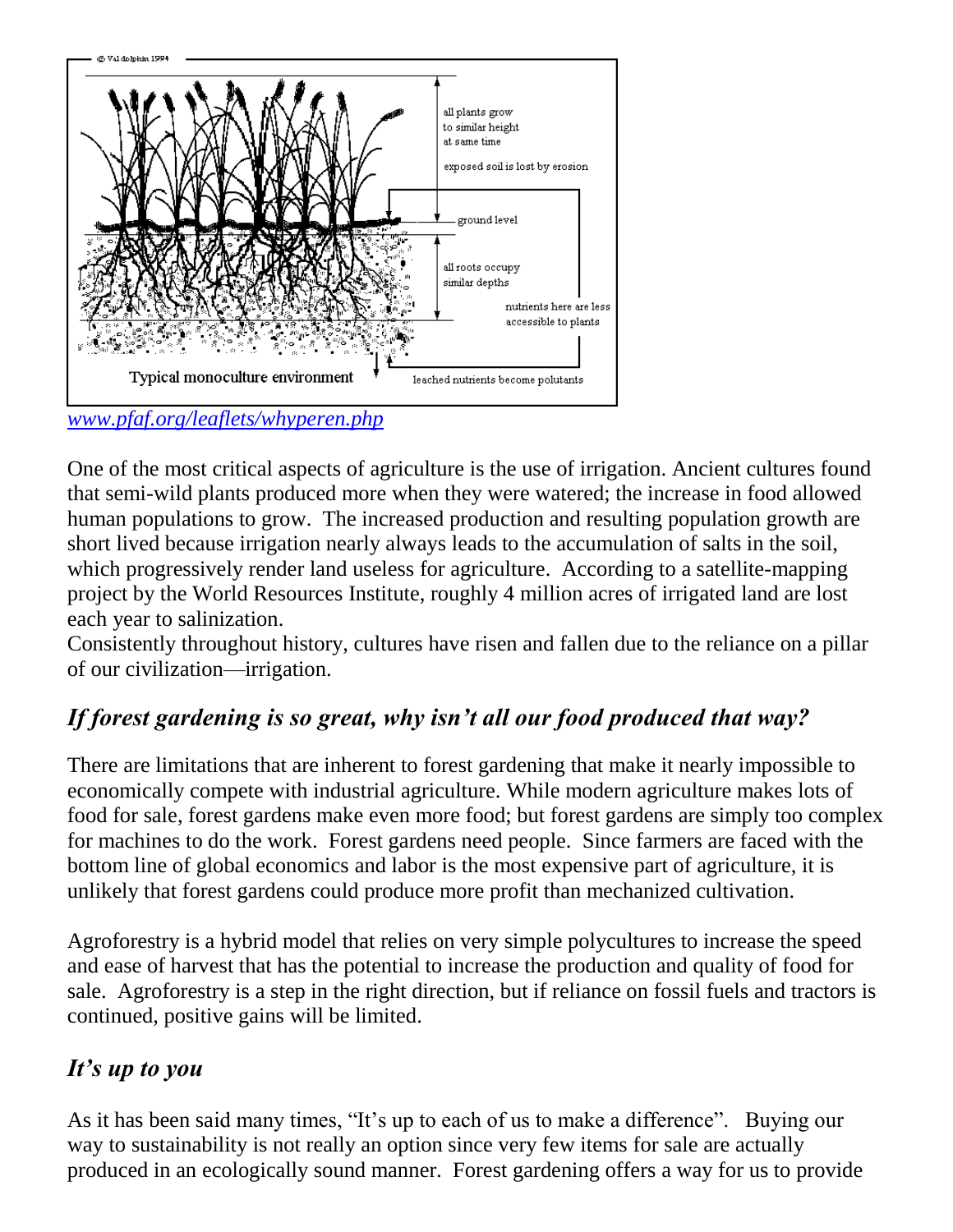for ourselves sustainably with greater productivity and nutrition. People like you can plant forest gardens and watch your yard turn into a food forest. There are many community gardens for those that do not have access to their own place to grow some roots.

Some of the many benefits of forest gardening include fresh nutritious food year-round, time to relax under trees while the neighbor fusses with weeding, watering, and mowing; and best of all the enjoyment of a whole new range of foods that you and your family can grow such as chocolate berries, hardy citrus, and green tea. There are some great books and websites that can walk you through the creation of your own forest garden. Remember, as with all projects, start small, do your homework, and enjoy the process.

#### *Further reading*

Forest Gardening—Cultivating an Edible Landscape by Robert Hart For inspiration How to Make a Forest Garden by Robert Whitefield Great for the beginner Plants for a Future, by Ken Fern—Reference book of alternative foods for temperate climates Edible Forest Gardens by Dave Jacke and Eric Toensmeier Advanced guide, pricey The Maritime Northwest Garden Guide produced by Seattle Tilth Good general guide

#### *Informational Websites*

Terra Commons—www.terracommons.us The Bangor Forest Garden—www.thebfg.org.uk The Agroforestry Research Trust—www.agroforestry.co.uk Plants for a Future—www.pfaf.org

#### *Where to get plants*

Forest Farm—www.forestfarm.com Burnt Ridge Nursery—www.burntridgenursery.com Oikos Tree Crops—www.oikostreecrops.com One Green World—www.onegreenworld.com Raintree Nursery—www.raintreenursery.com J.L. Hudson Seeds—www.jlhudsonseeds.com Wild Garden Seeds---www.wildgardenseeds.com

#### *Some Plants that can be grown in forest gardens*

| <b>Common Name</b>    | <b>Botanical Name</b>        |
|-----------------------|------------------------------|
| Corn Salad            | Valerianella locusta         |
| Chilean Tea Berries   | Gaultheria pumila leucocarpa |
| Chicory               | Cichorium intybus            |
| Mallow                | Malva moschata               |
| Red Valerian          | Centranthus ruber            |
| <b>Earth Chestnut</b> | Bunium bulbocastanum         |
| Parsnip               | Pastinaca sativa             |